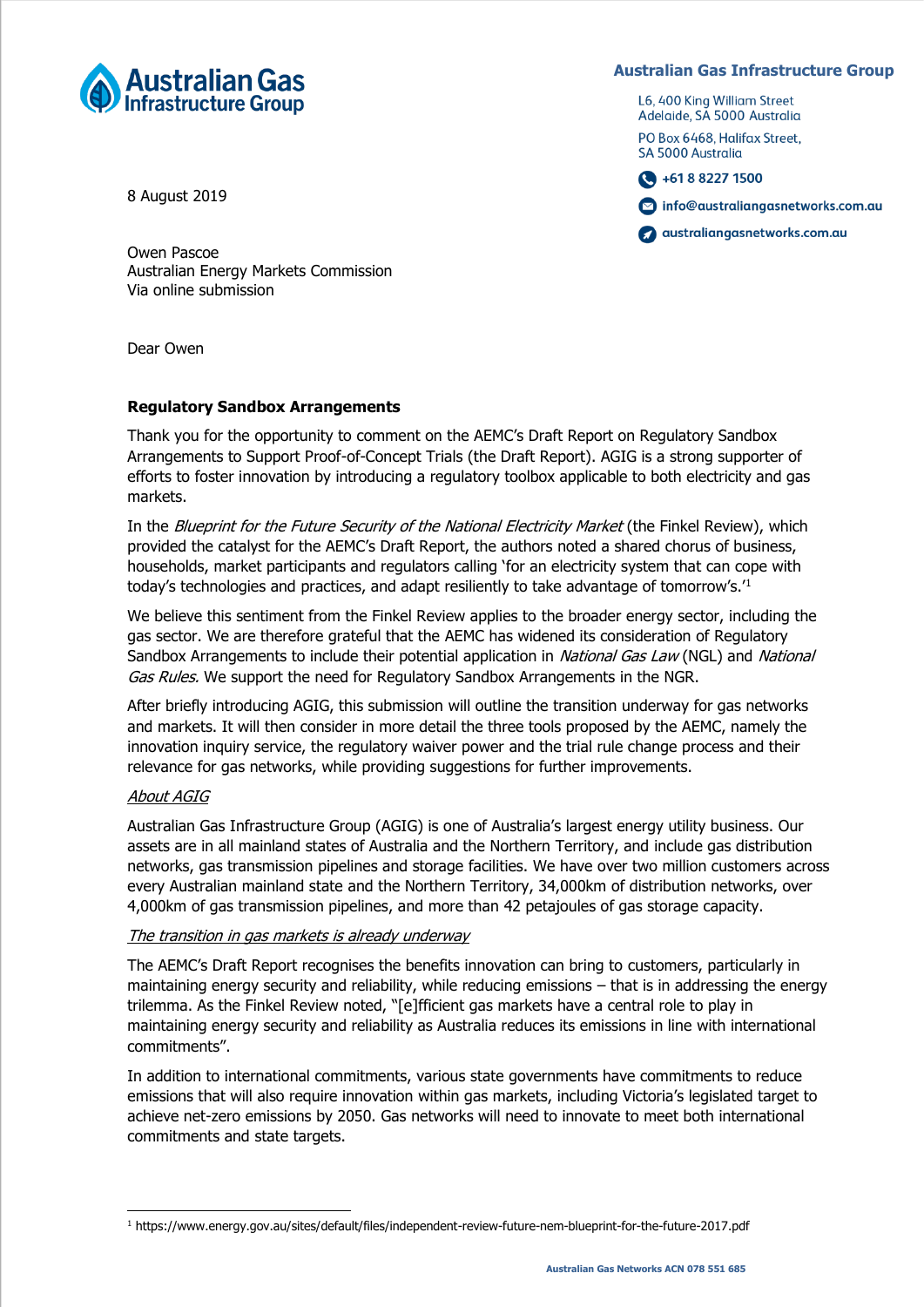Changes in electricity markets also directly affect gas markets. The increasing penetration of renewable energy into electricity networks flow through to demand for gas by gas-fired electricity generators. Furthermore, the mechanisms Australia and individual states adopt to reduce emissions will determine how existing gas networks are used in the long-term. It is essential that gas networks are part of the solution to address the energy trilemma in the future, as they are today. Enabling further innovation in gas networks will help to ensure businesses, market participants and households have the flexibility to adopt the most efficient solutions.

Our industry is already developing potential mechanisms for addressing the energy trilemma. In particular, the development of hydrogen production and blending into networks in Australia is a high priority for governments and the natural gas industry, with particular prominence through the National Hydrogen Strategy. 2

AGIG is at the forefront of the emerging hydrogen industry in Australia. At Hydrogen Park South Australia (HyP SA), we are developing a renewable hydrogen project that is the first of its type and scale in Australia. The hydrogen produced at HyP SA will be blended into our South Australian gas distribution network and may also supply other markets such as industry and transport. HyP SA will provide a blend of 5% hydrogen to 710 customers from mid-2020.

Renewable hydrogen is just one of a number of potential innovations available for gas networks to help Australia address the energy trilemma. More detail on the suite of potential innovations is available in the gas industry's Gas Vision 2050 publication.<sup>3</sup>

### Proposed regulatory toolbox

As outlined above, the transformation of all energy markets, not just electricity markets, is required to address the energy trilemma. Therefore, it is essential that the proposed Regulatory Sandbox Arrangements apply under the NGL and NGR, as well as National Electricity Law and Rules (NEL and NER).

We support the three tools outlined in the Draft Report, which provide a useful mix of advice and adjustment to the existing Rules.

In particular, we agree that the regulatory waiver power should be broad and apply to all Rules. The nature and structure of innovative technologies, business models and markets remains uncertain; and the relationship between any proof-of-concept trial and the existing Law and Rules is not clear. Therefore, it is important to give the Regulator sufficient flexibility to waive rules as required in the specific project context.

Overall, we support the position that the application of the regulatory waiver should only apply where innovation is likely to support the long-term interests of energy customers. Such an approach must recognise the long-term interests of customers in addressing the energy trilemma and the investments required today to achieve this in the future.

Nonetheless, there needs to be a recognition that some innovations will fail. However, the benefit to customers comes from trialling innovation and discovering the most effective and efficient mechanisms for addressing the energy trilemma.

We agree that the eligibility criteria should include consistency with the objectives of National Gas, Electricity and Retail Laws. However, we note that in the future "natural gas" as defined in the NGL and referenced in the National Gas Objective, may not be the basis of innovations in gas markets and networks. The regulatory waiver needs flexibility to allow for innovation and proof-of-concept trials involving natural gas networks and services that are not limited to methane.

Furthermore, innovation in gas networks has the potential to provide significant benefits to electricity networks – particularly through inter-seasonal storage and demand response. The application of the regulatory toolbox should allow the benefits for the entire energy system to be taken into account, which potentially include benefits outside of the regulated network.

-

<sup>2</sup> https://consult.industry.gov.au/national-hydrogen-strategy-taskforce/national-hydrogen-strategy-issues-papers/

<sup>3</sup> https://www.energynetworks.com.au/gas-vision-2050